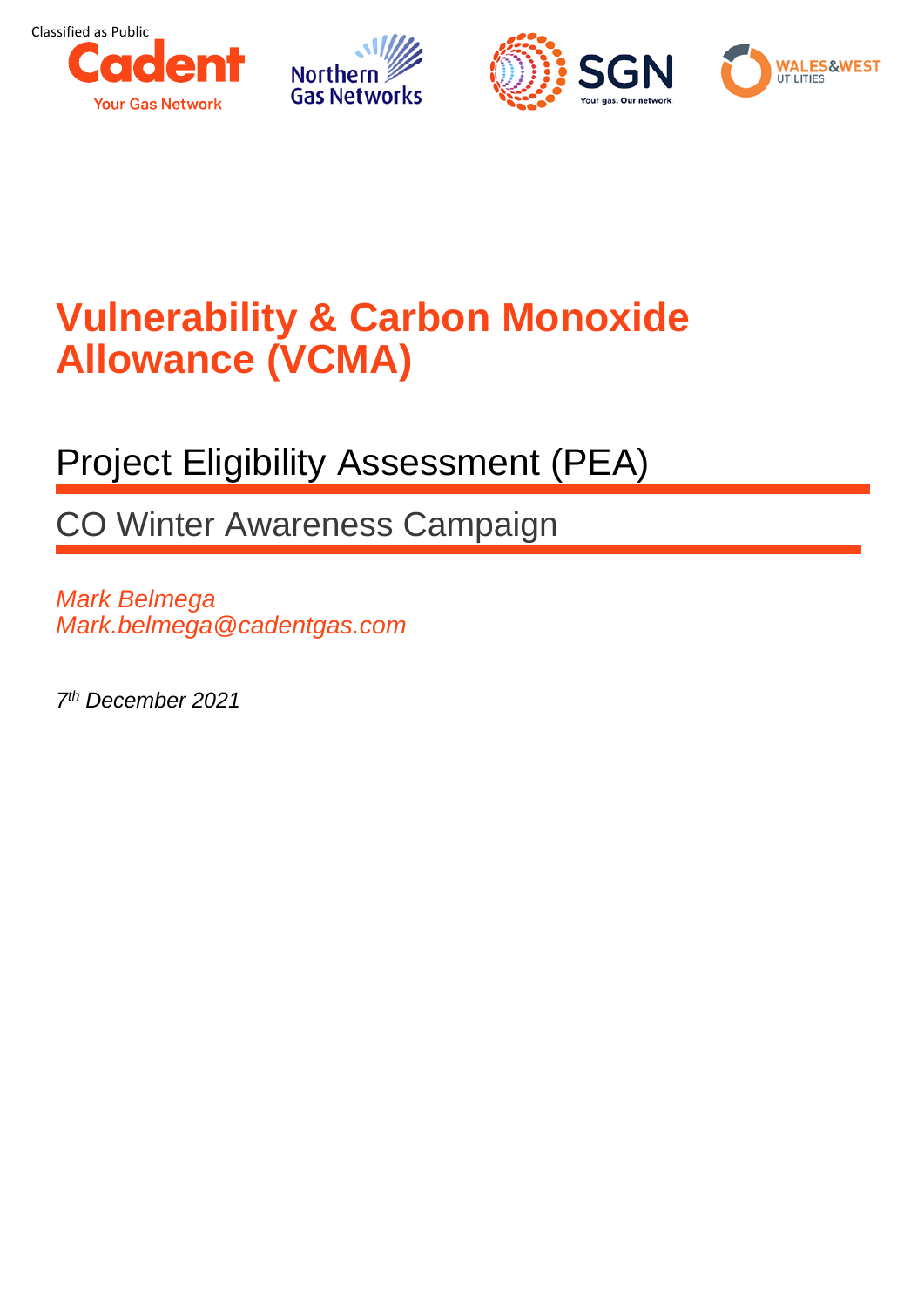#### **Gas Network Vulnerability & Carbon Monoxide Allowance (VCMA) Governance Document - Project Eligibility Criteria**

|                                                                                                                                                                                                                                                                                         | Section 1 - Eligibility criteria for company specific projects (other than condemned essential gas<br>appliance repair and replacement)                                                                                |                                                 |  |  |  |
|-----------------------------------------------------------------------------------------------------------------------------------------------------------------------------------------------------------------------------------------------------------------------------------------|------------------------------------------------------------------------------------------------------------------------------------------------------------------------------------------------------------------------|-------------------------------------------------|--|--|--|
|                                                                                                                                                                                                                                                                                         | In order to qualify as a VCMA project, a project must:                                                                                                                                                                 |                                                 |  |  |  |
|                                                                                                                                                                                                                                                                                         | <b>VCMA Eligibility Criteria</b>                                                                                                                                                                                       | <b>Criteria</b><br><b>Satisfied</b><br>(Yes/No) |  |  |  |
|                                                                                                                                                                                                                                                                                         | a) Have a positive, or forecasted positive Social Return on Investment (SROI), including for<br>the gas consumers funding the VCMA project;                                                                            | <b>Yes</b>                                      |  |  |  |
| b)                                                                                                                                                                                                                                                                                      | Either:<br>Provide support to consumers in vulnerable situations, and relate to energy<br>i.<br>safeguarding, or<br>Provide awareness on the dangers of CO, or<br>ii.<br>Reduce the risk of harm caused by CO;<br>iii. | <b>Yes</b>                                      |  |  |  |
|                                                                                                                                                                                                                                                                                         | c) Have defined outcomes and the associated actions to achieve these;                                                                                                                                                  | <b>Yes</b>                                      |  |  |  |
|                                                                                                                                                                                                                                                                                         | d) Go beyond activities that are funded through other price control mechanism(s) or required<br>through licence obligations; and                                                                                       | <b>Yes</b>                                      |  |  |  |
| e)                                                                                                                                                                                                                                                                                      | Not be delivered through other external funding sources directly accessed by a GDN,<br>including through other government (national, devolved or local) funding.                                                       | <b>Yes</b>                                      |  |  |  |
| Section 2 - Eligibility criteria for company specific essential gas appliance servicing, repair and<br>replacement projects<br>In order to qualify as a VCMA project, unsafe pipework and essential gas appliance servicing, repair or<br>replacement must meet the following criteria: |                                                                                                                                                                                                                        |                                                 |  |  |  |
| a)                                                                                                                                                                                                                                                                                      | A GDN has to isolate and condemn unsafe pipework or an essential gas appliance following<br>a supply interruption or as part of its emergency service role;                                                            | N/A                                             |  |  |  |
|                                                                                                                                                                                                                                                                                         | b) The household cannot afford to service, repair or replace the unsafe pipework or essential<br>gas appliance; and;                                                                                                   | N/A                                             |  |  |  |
| C)                                                                                                                                                                                                                                                                                      | Sufficient funding is not available from other sources (including national, devolved or local<br>government funding) to fund the unsafe pipework or essential gas appliance servicing,<br>repair or replacement.       | N/A                                             |  |  |  |
| Section 3 - Eligibility criteria for collaborative VCMA projects                                                                                                                                                                                                                        |                                                                                                                                                                                                                        |                                                 |  |  |  |
| In order to qualify as a collaborative VCMA project, a project must:                                                                                                                                                                                                                    |                                                                                                                                                                                                                        |                                                 |  |  |  |
| a)                                                                                                                                                                                                                                                                                      | Meet the above company specific and boiler repair and replace (if applicable) project<br>eligibility criteria;                                                                                                         | N/A                                             |  |  |  |
| b)                                                                                                                                                                                                                                                                                      | Have the potential to benefit consumers on the participating networks; and                                                                                                                                             | Yes                                             |  |  |  |
| C)                                                                                                                                                                                                                                                                                      | Involve two, or more, gas distribution companies.                                                                                                                                                                      | <b>Yes</b>                                      |  |  |  |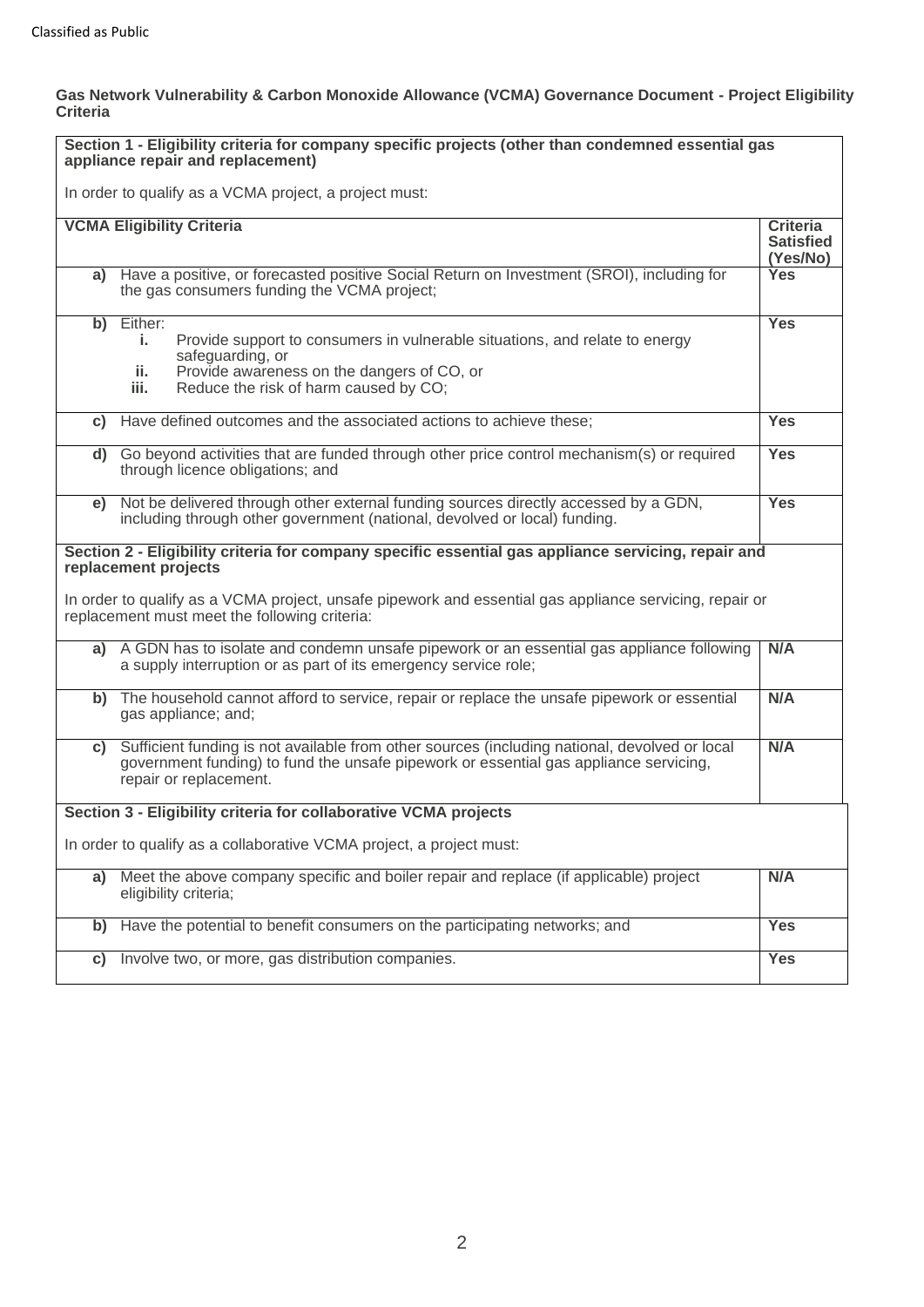### **Gas Network Vulnerability and Carbon Monoxide Allowance (VCMA) Governance Document - Project Registration Table 2**

| <b>Information Required</b>                                              | Description: The project involves the design and implementation of a comprehensive<br>winter marketing and communications strategy across all four Gas Distribution<br>Networks, creating a central voice, raising awareness of Carbon Monoxide, the                                                                                                                                                                                                                                                                                                                                                                                                                                                                                                                                                                                                                                                                                                                                                                                                                                                                                                                                                                                                                                                                                                                                                                                                                                                                                                                                          |  |  |  |
|--------------------------------------------------------------------------|-----------------------------------------------------------------------------------------------------------------------------------------------------------------------------------------------------------------------------------------------------------------------------------------------------------------------------------------------------------------------------------------------------------------------------------------------------------------------------------------------------------------------------------------------------------------------------------------------------------------------------------------------------------------------------------------------------------------------------------------------------------------------------------------------------------------------------------------------------------------------------------------------------------------------------------------------------------------------------------------------------------------------------------------------------------------------------------------------------------------------------------------------------------------------------------------------------------------------------------------------------------------------------------------------------------------------------------------------------------------------------------------------------------------------------------------------------------------------------------------------------------------------------------------------------------------------------------------------|--|--|--|
|                                                                          | National Helpline and the Priority Services Register.                                                                                                                                                                                                                                                                                                                                                                                                                                                                                                                                                                                                                                                                                                                                                                                                                                                                                                                                                                                                                                                                                                                                                                                                                                                                                                                                                                                                                                                                                                                                         |  |  |  |
| <b>Project Title</b><br><b>Funding GDN(s)</b>                            | Collaborative Winter Awareness Campaign<br>Cadent, Northern Gas Networks, SGN, Wales and West Utilities.                                                                                                                                                                                                                                                                                                                                                                                                                                                                                                                                                                                                                                                                                                                                                                                                                                                                                                                                                                                                                                                                                                                                                                                                                                                                                                                                                                                                                                                                                      |  |  |  |
|                                                                          |                                                                                                                                                                                                                                                                                                                                                                                                                                                                                                                                                                                                                                                                                                                                                                                                                                                                                                                                                                                                                                                                                                                                                                                                                                                                                                                                                                                                                                                                                                                                                                                               |  |  |  |
| Role of GDN(s)<br><b>*For Collaborative</b><br><b>VCMA Projects only</b> | Following the success of its summer CO awareness campaign (also utilising VCMA<br>funds), the GDNs have worked with the external marking and communication<br>organisation, Jseven Media to develop a holistic marketing programme to raise<br>awareness of the PSR, CO poisoning and the national gas emergency number for<br>suspecting CO, through a range of channels, including radio, buses, phone kiosks,<br>posters, billboards, social media and the web.                                                                                                                                                                                                                                                                                                                                                                                                                                                                                                                                                                                                                                                                                                                                                                                                                                                                                                                                                                                                                                                                                                                            |  |  |  |
|                                                                          | Cadent took the lead in managing the campaign with Jseven media and worked<br>together with the GDNs to agree associated messaging and marketing material, which<br>was shared with representatives across all GDNs to ensure a collective sign off.                                                                                                                                                                                                                                                                                                                                                                                                                                                                                                                                                                                                                                                                                                                                                                                                                                                                                                                                                                                                                                                                                                                                                                                                                                                                                                                                          |  |  |  |
| <b>Date of PEA</b><br><b>Submission</b>                                  | 7 <sup>th</sup> December 2021                                                                                                                                                                                                                                                                                                                                                                                                                                                                                                                                                                                                                                                                                                                                                                                                                                                                                                                                                                                                                                                                                                                                                                                                                                                                                                                                                                                                                                                                                                                                                                 |  |  |  |
| <b>VCMA Project Contact</b><br>Name, email and<br><b>Number</b>          | Suzanne Callington, suzanne.callington@cadentgas.com                                                                                                                                                                                                                                                                                                                                                                                                                                                                                                                                                                                                                                                                                                                                                                                                                                                                                                                                                                                                                                                                                                                                                                                                                                                                                                                                                                                                                                                                                                                                          |  |  |  |
| Problem(s)                                                               | The colder months of winter represent added risk and challenge for many customers<br>living in vulnerable situations. An increase in the demand for energy not only<br>increases the cost of energy bills, but also increases the risk of issues being identified<br>with household gas supplies and appliances and increases the risk of incidents<br>relating to CO poisoning. This winter perhaps presents an even greater challenge<br>than in previous years with the added financial burden placed on many families as a<br>result of the response to the COVID-19 pandemic and rising prices across many<br>commodities, including energy.<br>By registering on the PSR, organisations such as GDNs are able to identify the<br>reasons behind customers' vulnerabilities and take additional actions in order to<br>support them when delivering key services. However, it is estimated that c.6m<br>customers, who could be registered, are not.<br>Another known issue is that whilst carbon monoxide alarms are widely available, less<br>than 50% of homes have one installed - these alarms can genuinely save lives.<br>The winter awareness campaign will focus on both these issues, increasing customer<br>knowledge of how to register for the PSR, recognising the symptoms of CO poisoning<br>and the steps and actions they can take to protect themselves from the potential harm<br>of CO.<br>Additionally, we will use the awareness campaign to raise awareness of the national<br>gas emergency helpline so that customers are aware of what number to call if they |  |  |  |
| <b>Scope and Objectives</b>                                              | suspect CO.<br>The scope extends to CO awareness, the national gas emergency helpline and the                                                                                                                                                                                                                                                                                                                                                                                                                                                                                                                                                                                                                                                                                                                                                                                                                                                                                                                                                                                                                                                                                                                                                                                                                                                                                                                                                                                                                                                                                                 |  |  |  |
|                                                                          | priority services register.                                                                                                                                                                                                                                                                                                                                                                                                                                                                                                                                                                                                                                                                                                                                                                                                                                                                                                                                                                                                                                                                                                                                                                                                                                                                                                                                                                                                                                                                                                                                                                   |  |  |  |
|                                                                          | The project has three main objectives:                                                                                                                                                                                                                                                                                                                                                                                                                                                                                                                                                                                                                                                                                                                                                                                                                                                                                                                                                                                                                                                                                                                                                                                                                                                                                                                                                                                                                                                                                                                                                        |  |  |  |
|                                                                          | 1. Raise Awareness - Use mass reaching channels to launch with a memorable<br>device; priming audiences to look out for winter related Carbon Monoxide<br>concerns and awareness of the PSR. Channels utilised will include posters<br>across London Underground stations, bus streetliners, phone kiosks,<br>Facebook and Instagram.<br>2. Education and Consideration - Use of contextually relevant dwell channels<br>and useful content to be consistently present and engaging once people are<br>aware of Carbon Monoxide and the PSR, building trust and consideration.<br>Channels will include radio, Spotify audio and display, Google display,<br>Facebook remarketing, Google and Microsoft search, and print and online<br>press.<br>3. Take action - Use targeted, contextual, agile channels and messages to offer<br>an immediate solution to their concern. This will include programmatic                                                                                                                                                                                                                                                                                                                                                                                                                                                                                                                                                                                                                                                                                   |  |  |  |
|                                                                          | campaigning, Google display, Facebook and Instagram.                                                                                                                                                                                                                                                                                                                                                                                                                                                                                                                                                                                                                                                                                                                                                                                                                                                                                                                                                                                                                                                                                                                                                                                                                                                                                                                                                                                                                                                                                                                                          |  |  |  |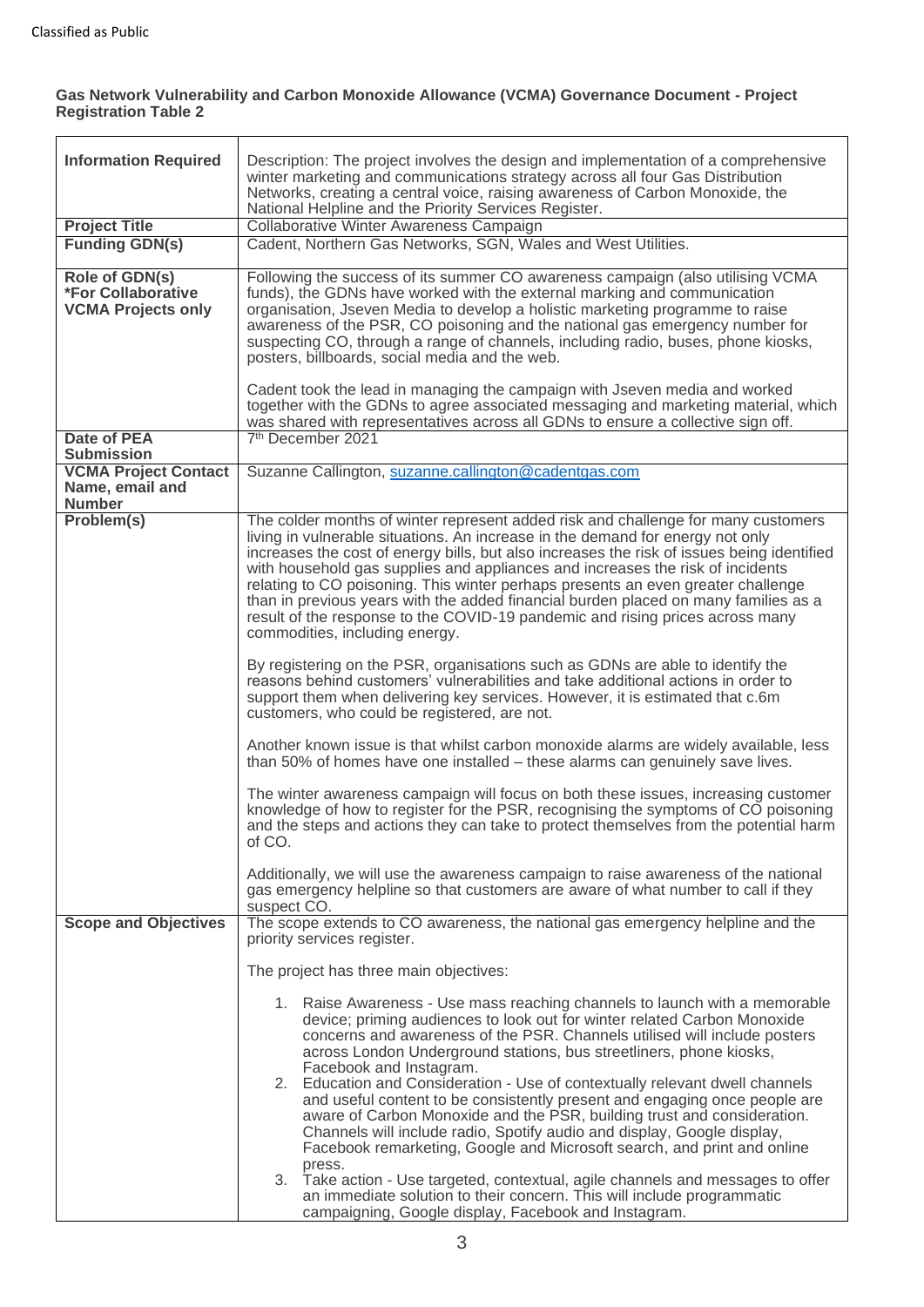| Why the Project is<br><b>Being Funded</b><br><b>Through the VCMA</b> | The project meets all of the VCMA eligibility criteria and builds off the success of<br>Cadent's summer CO awareness campaign, which is estimated to have been seen by<br>around 20.8 million people. |
|----------------------------------------------------------------------|-------------------------------------------------------------------------------------------------------------------------------------------------------------------------------------------------------|
| <b>Evidence of</b>                                                   | Throughout the RIIO-2 business planning process each GDN engaged extensively                                                                                                                          |
| <b>Stakeholder/Customer</b>                                          | with customers and expert stakeholders to inform their customer vulnerability                                                                                                                         |
| <b>Support</b>                                                       | strategies. Common themes amongst all findings relate to high levels of customer                                                                                                                      |
|                                                                      | support for GDNs utilising a wide range of techniques to raise awareness of CO, the                                                                                                                   |
|                                                                      | PSR and other aspects of gas safety, including the national helpline.                                                                                                                                 |
|                                                                      |                                                                                                                                                                                                       |
|                                                                      | All GDNs have customer challenge forums in place which have supported customer                                                                                                                        |
|                                                                      | vulnerability strategies and advocated increased awareness being facilitated of the                                                                                                                   |
|                                                                      | matters included in this scope.                                                                                                                                                                       |
| Outcomes,<br><b>Associated Actions</b>                               | As a result of this project, we anticipate generating over 100m impressions with<br>customers – i.e. the messages we deliver will be seen or heard over 100m times.                                   |
| and Success Criteria                                                 |                                                                                                                                                                                                       |
|                                                                      | As a result of the mass awareness campaign, overall levels of CO, PSR and national                                                                                                                    |
|                                                                      | helpline awareness will increase.                                                                                                                                                                     |
|                                                                      |                                                                                                                                                                                                       |
|                                                                      | Whilst it will be difficult to directly correlate this into the number of CO alarms bought,                                                                                                           |
|                                                                      | currently installed, PSR conversations initiated, PSR registrations made or the impact                                                                                                                |
|                                                                      | for customers knowing who to call in the event of them smelling gas, Sia Partners                                                                                                                     |
|                                                                      | (who we have worked with to support our SROI calculations) estimate up to a 24%                                                                                                                       |
|                                                                      | rate of action as a result of reading material on a billboard.                                                                                                                                        |
|                                                                      | We will be able to assess, retrospectively, the output of the project by using 'event                                                                                                                 |
|                                                                      | tagging' across our range of websites.                                                                                                                                                                |
| <b>Project Partners and</b>                                          | We have engaged with Jseven Media to utilise their extensive experience in creating                                                                                                                   |
| <b>Third Parties Involved</b>                                        | customer impressions to develop all aspects of our marketing material and arrange                                                                                                                     |
|                                                                      | the logistics to implement them.                                                                                                                                                                      |
| <b>Potential for New</b>                                             | All projects offer unique learning experiences. In particular the 'event tagging' applied                                                                                                             |
| Learning                                                             | to this project will help us to understand which channels result in the highest levels of                                                                                                             |
|                                                                      | additional interest being generated, and ultimately action taken.                                                                                                                                     |
| <b>Scale of VCMA</b><br><b>Project and SROI</b>                      | Based on the experience of Jseven Media, we anticipate over 100m customer<br>impressions being generated. Of course, some customers will experience multiple                                          |
| <b>Calculations</b>                                                  | impressions, but given Cadent's experience of its summer CO campaign, which only                                                                                                                      |
|                                                                      | operated in Cadent networks (and did not utilise the full range of channels being                                                                                                                     |
|                                                                      | applied here), we estimate that over 20m customers will ultimately see or hear the                                                                                                                    |
|                                                                      | information that we are providing.                                                                                                                                                                    |
|                                                                      |                                                                                                                                                                                                       |
|                                                                      | Cadent have developed a comprehensive SROI calculation tool in conjunction with                                                                                                                       |
|                                                                      | Sia Partners. Whilst it measures a wide variety of societal benefits from projects that<br>have been initiated, for this project we have simply focussed on the societal benefits                     |
|                                                                      | of raising awareness of the PSR and of the potential dangers of CO.                                                                                                                                   |
|                                                                      |                                                                                                                                                                                                       |
|                                                                      | Detailed calculations can be made available on request, but all data used is based on                                                                                                                 |
|                                                                      | government Green Book sources and all assumptions made have been documented.                                                                                                                          |
|                                                                      | The benefits calculated for the project are all based on improved societal health based                                                                                                               |
|                                                                      | on customers taking some form of action to minimise the risks of harm from natural                                                                                                                    |
|                                                                      | gas or CO. The calculations consider how, for example, the installation of a CO alarm                                                                                                                 |
|                                                                      | could reduce the likelihood of illness, death and the costs associated with responding                                                                                                                |
|                                                                      | to and treating someone who has been poisoned by CO.                                                                                                                                                  |
|                                                                      | Whilst Sia have previously calculated that there is a 24% action rate based on                                                                                                                        |
|                                                                      | individuals reading billboard information, this is based on a variety of different                                                                                                                    |
|                                                                      | billboard advertising campaigns and the stat is difficult to categorically prove.                                                                                                                     |
|                                                                      |                                                                                                                                                                                                       |
|                                                                      | We have therefore used a much more conservative estimate based on 1% of those                                                                                                                         |
|                                                                      | who see / hear our messages taking some form of positive action – either in relation to                                                                                                               |
|                                                                      | the PSR or CO awareness. For the purposes of the calculation, we have assumed                                                                                                                         |
|                                                                      | that half of the actions result in the avoidance of a CO related incident and half in a<br>PSR customer registration.                                                                                 |
|                                                                      |                                                                                                                                                                                                       |
|                                                                      | That means that 100,000 additional PSR registrations will result from the campaign,                                                                                                                   |
|                                                                      | with an associate SROI social value.                                                                                                                                                                  |
|                                                                      |                                                                                                                                                                                                       |
|                                                                      | It also means that 100,000 customers will be made aware of the potential harm of CO                                                                                                                   |
|                                                                      | and take action to reduce the likelihood of it in their home.                                                                                                                                         |
| <b>VCMA Project Start</b>                                            | The project will go-live with Google and Microsoft search remarketing and<br>$\bullet$                                                                                                                |
| and End Date                                                         | Facebook and Instagram campaigns during w/c 13th December 2021.                                                                                                                                       |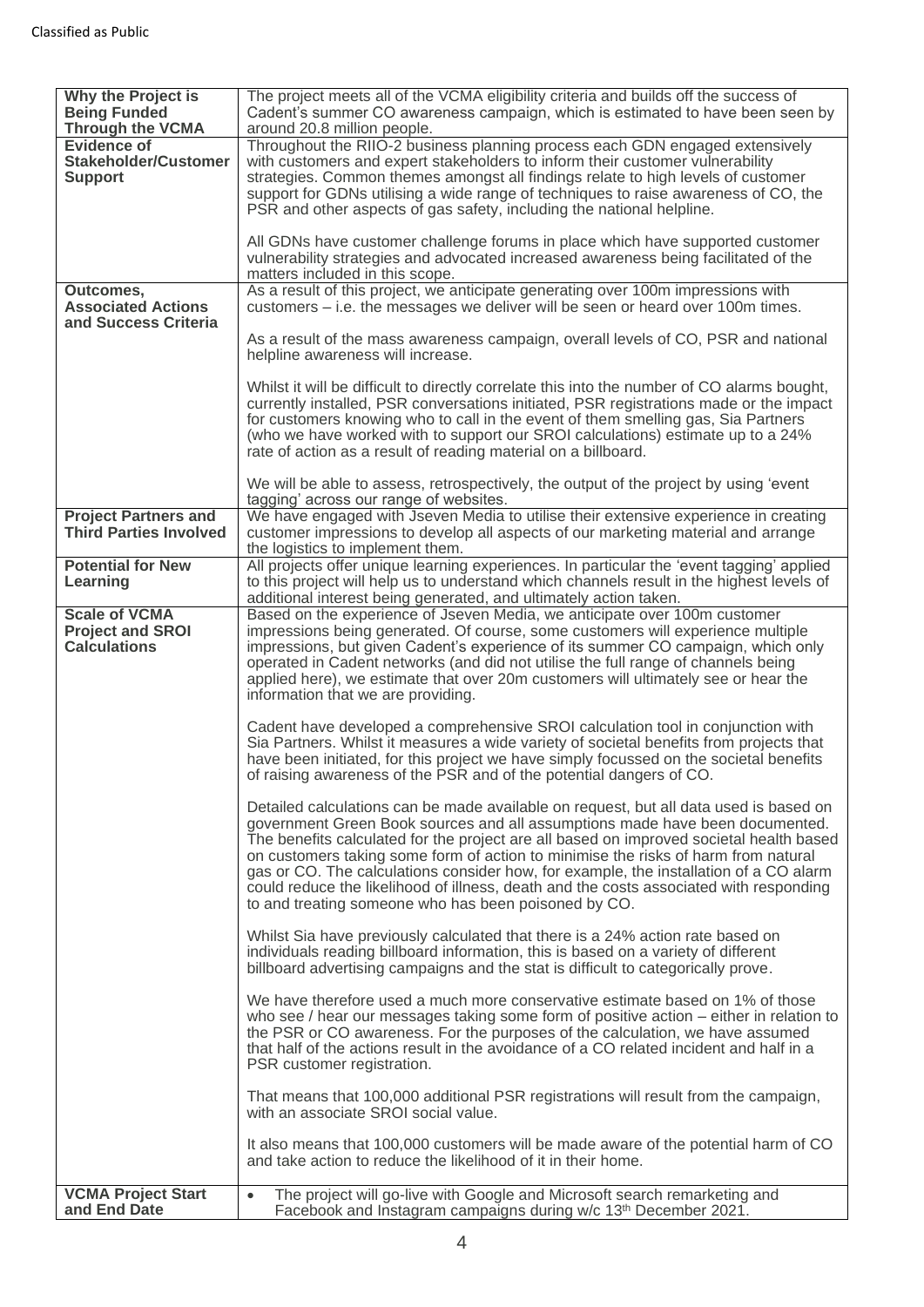|                          | Posters and other printed advertising will operate for the first half of January 2022.<br>Radio bursts will take place between $10^{\text{th}} - 16^{\text{th}}$ Jan, $24^{\text{th}} - 30^{\text{th}}$ Jan, $7^{\text{th}} - 13^{\text{th}}$ Feb<br>and 21st-27th Feb 2022 |
|--------------------------|-----------------------------------------------------------------------------------------------------------------------------------------------------------------------------------------------------------------------------------------------------------------------------|
|                          | The project will end in March with an assessment of the outcomes generated by<br>the end of the month                                                                                                                                                                       |
| <b>Geographical Area</b> | National, across all GDN footprints                                                                                                                                                                                                                                         |

#### **Gas Network Vulnerability and Carbon Monoxide Allowance (VCMA) Governance Document - PEA Control Table**

In order to ensure that a VCMA project is registered in accordance with the Ofgem VCMA governance document (incl. project eligibility assessment), the below table should be completed as part of the project registration process.

| Stage 1: GDN Collaboration Group PEA Review<br>Meeting date review completed: 1 <sup>st</sup> Feb 2022<br><b>Review completed by:</b> |                    |                                         |  |  |
|---------------------------------------------------------------------------------------------------------------------------------------|--------------------|-----------------------------------------|--|--|
| GDN:                                                                                                                                  | Name:              | Job Title:                              |  |  |
| Cadent                                                                                                                                | Suzanne Callington | <b>Customer Safeguarding Specialist</b> |  |  |
| <b>NGN</b>                                                                                                                            | <b>Steve Dacre</b> | <b>Vulnerability Innovations Lead</b>   |  |  |
| <b>SGN</b>                                                                                                                            | Dan Edwards        | Social Impact Programme Lead            |  |  |
| <b>WWU</b>                                                                                                                            | Elizabeth Warwick  | Stakeholder Engagement Manager          |  |  |

#### Stage 2: GD2CVG Panel Review **Date sign off agreed: 3 rd Feb 2022 Review completed by:**

| GDN:       | Name:               | Job Title:                                                  |
|------------|---------------------|-------------------------------------------------------------|
| Cadent     | <b>Phil Burrows</b> | Head of customer vulnerability social<br>programme delivery |
| <b>NGN</b> | Eileen Brown        | <b>Customer Experience Director</b>                         |
| <b>SGN</b> | Maureen McIntosh    | <b>Head of Customer Experience</b>                          |
| <b>WWU</b> | Nigel Winnan        | <b>Customer and Social Obligations Strategy</b><br>Manager  |

### Stage 3: Participating GDN individual signatory sign-off

| GDN     | Name:               | Job Title:                                                     | Signature: | Date:      |
|---------|---------------------|----------------------------------------------------------------|------------|------------|
| Cadent: | <b>Phil Burrows</b> | Head of customer<br>vulnerability social<br>programme delivery | WITHAN     | 11/02/22   |
| NGN:    | Eileen Brown        | <b>Customer Experience</b><br><b>Director</b>                  |            | 17.02.2022 |
| SGN:    | Rob Gray            | Director of<br>Stakeholder &<br>Communications                 | M/L        | 10/02/22   |